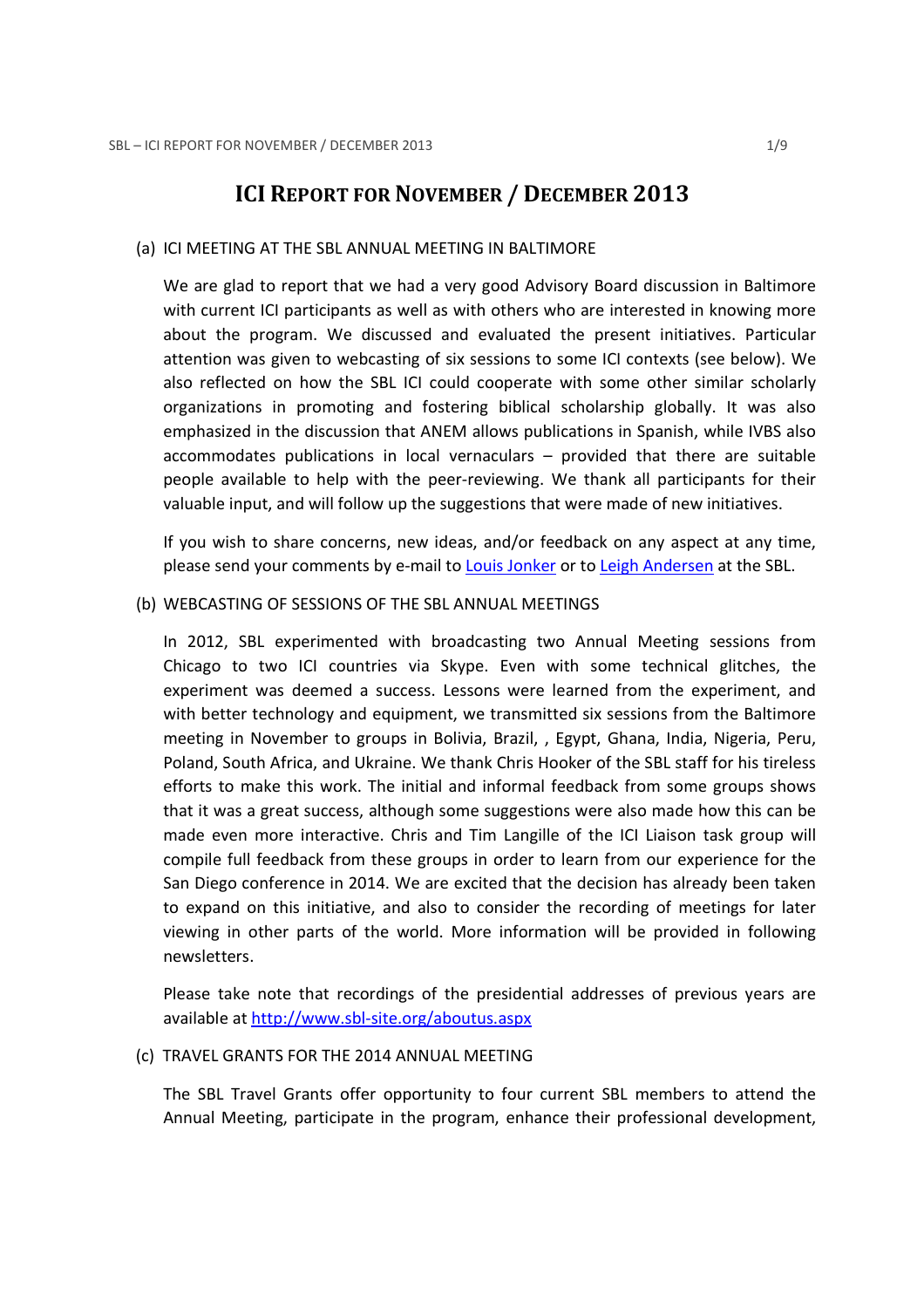and network with fellow scholars. These grants help facilitate the work of Program Units and the International Cooperation Initiative (ICI). Two of the four awards (\$2,500.00 each) are made to members who have submitted accepted proposals to a Program Unit and have demonstrated that the work of the unit and the field will be enhanced by the person's participation. The Society will provide lodging (one room, single or shared) for four nights and complimentary meeting registration. Preference is given to members from ICI countries. The other two awards (\$1,000 each) will be granted to members participating in the ICI who have never attended an Annual Meeting. The grants defray transportation, hotel accommodations, and other expenses incurred for the Annual Meeting. Applications for the 2014 Annual Meeting will be accepted until March 1, 2014. For more information on applying for an SBL Travel Grant, please contact Beth Tracy beth.tracy@sbl-site.org.

#### (d) PUBLICATION IN ANEM/MACO

ANEM/MACO is a series that was established by the SBL at the request of the International Cooperation Initiative (ICI), and which is co-edited by Ehud Ben Zvi and Roxanna Flammini. The series publishes volumes on the Ancient Near East (including ancient Israel) electronically and makes them freely available for download. (Paperback and hardback versions of the volumes are available too, for a reasonable price.) Any work published in ANEM/MACO is freely available in electronic version to anyone in perpetuity. Below is information on the latest volume, and we are looking forward to three more volumes that will be published in the coming months.

#### The latest volume

Israel Finkelstein, The Forgotten Kingdom: The Archaeology and History of Northern Israel. ANEM/MACO. Atlanta: SBL, 2013. (to download the book click here)

Although Israel was dominant for most of the time the kingdoms of Israel and Judah coexisted, it has remained in Judah's shadow in both the Hebrew Bible and consequently in the attention of modern scholarship. This book presents the first comprehensive history of the northern kingdom and description of the archaeology of northern Israel from the Late Bronze Age (ca. 1350 B.C.E.) until the kingdom's fall in 720 B.C.E. and beyond. It tells the story of the northern kingdom primarily in its formative phases. The narrative is based in archaeology and makes use of the most updated field research, with the addition of what is known from ancient Near Eastern and biblical texts. Finkelstein's thirty years of fieldwork in the northern kingdom have paved the way for a new understanding of the history and archaeology of ancient Israel.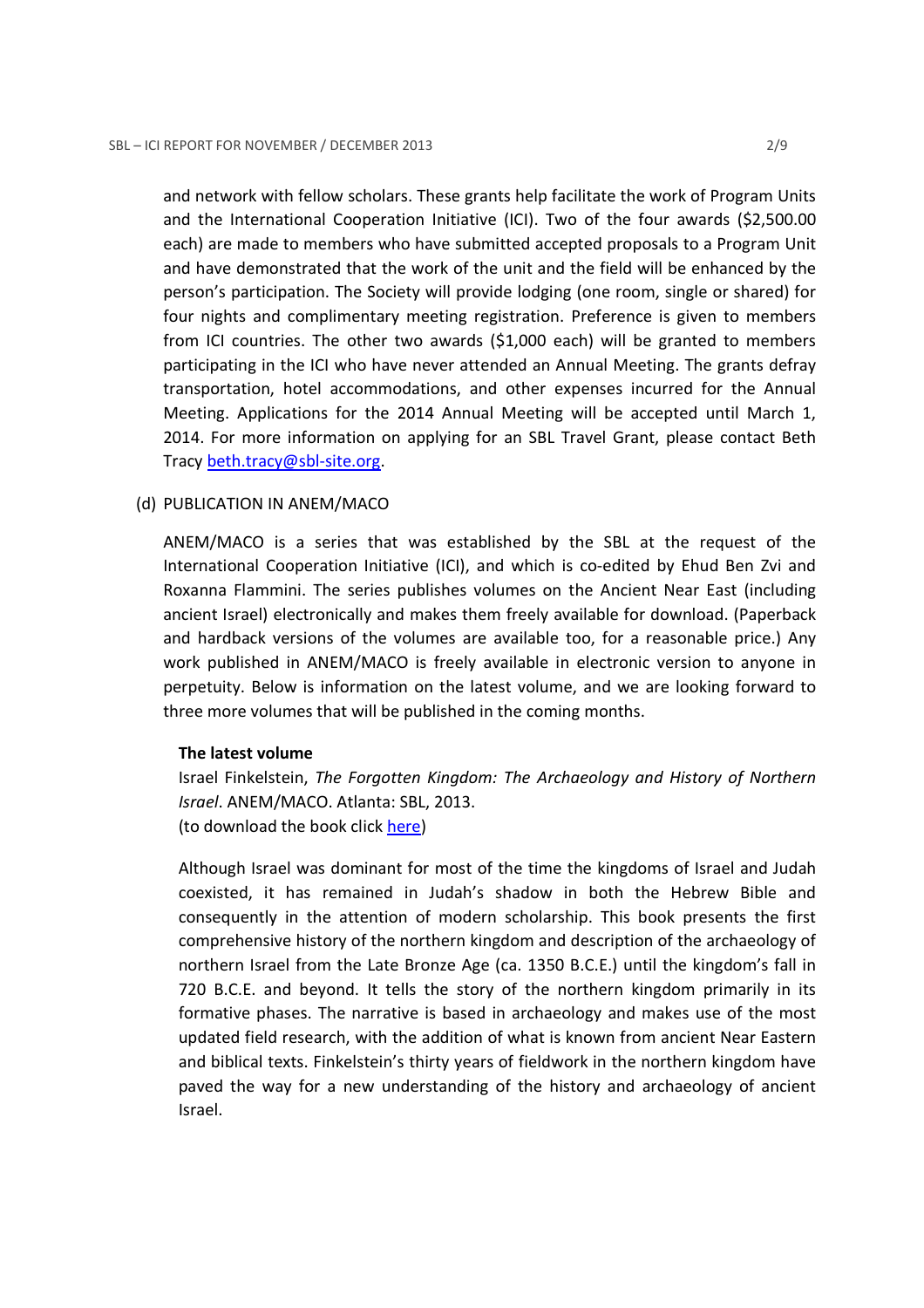Israel Finkelstein is Professor of Archaeology at Tel Aviv University. He has conducted numerous field projects, including excavations at biblical Shiloh and Megiddo. He is the author of many books, notably The Archaeology of the Israelite Settlement (Israel Exploration Society) and Living on the Fringe (Sheffield Academic Press), the coauthor, with Neil A. Silberman, of The Bible Unearthed and David and Solomon (both from Free Press), and was awarded the prestigious Dan David Prize in the Past Dimension in 2005.

To view the other volumes published in the series, please go to http://www.sblsite.org/publications/Books\_ANEmonographs.aspx

# (e) PUBLICATION IN IVBS

IVBS is a series that was established by the SBL at the request of the International Cooperation Initiative (ICI), and which is co-edited by Monica Melanchthon and Jione Havea (who took over as co-general editor from Louis Jonker in November 2013). IVBS encourages in particular submissions from scholars in the present seven international regions for which it has editorial boards: Africa, Central and Eastern Europe, Latin America, Middle East-South Asia, Northeast Asia, Pacific, and Southeast Asia. Interregional collaborations are also welcome. IVBS publishes works in English and in any other language for which its editors can find qualified peer reviewers. Any work published in IVBS is freely available to anyone in perpetuity. The series publishes work generally in the area of reception history and criticism. The scope is not limited to any particular biblical text or historical timeframe. The works will mainly be published in English and, wherever possible, also in primary languages of authors. For more information please go to http://ivbs.sbl-site.org/home.aspx

# The latest volume

Michael Avioz, Elie Assis, and Yael Shemesh (eds.) ZER RIMONIM Studies in Biblical Literature and Jewish Exegesis Presented to Professor Rimon Kasher. IVBS. Atlanta: SBL, 2013.

The present volume is a collection of original papers written in honor of Professor Rimon Kasher, emeritus professor of Bible at Bar-Ilan University, where he taught for nearly forty years. All the papers included in this volume were written in modern Hebrew, but a short summary of each paper is supplied in English. These contributions are the fruits of ongoing research done in Israel by Israeli scholars. The authors whose papers are presented here teach at Bar-Ilan University and at other Israeli universities: Tel Aviv University; Hebrew University in Jerusalem, Haifa University, Ben Gurion University of the Negev.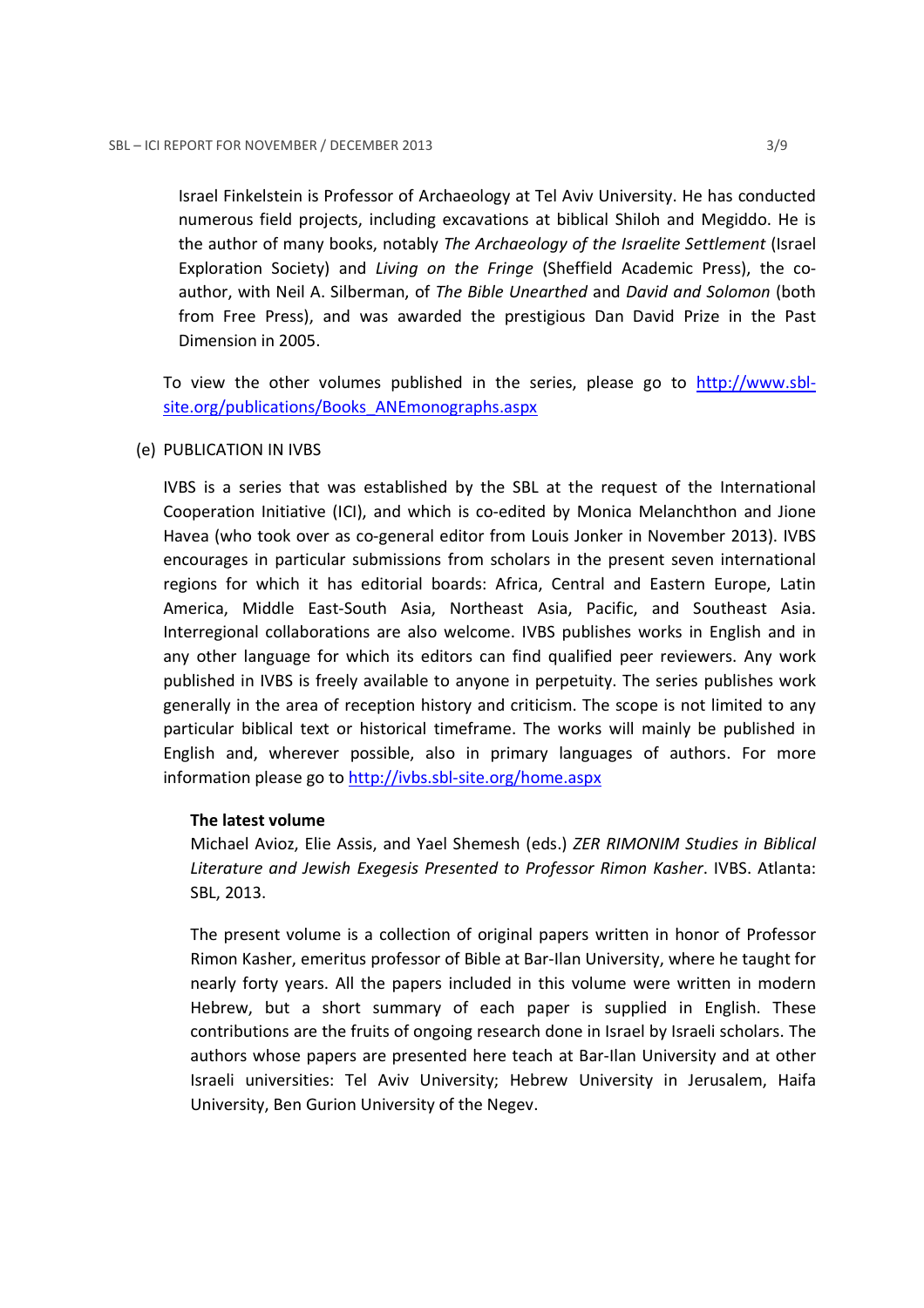#### (f) PUBLICATIONS: ONLINE BOOKS – NEW BOOKS ADDED

(For the full list, please go to http://www.sbl-site.org/publications/Books\_ICIbooks.aspx)

#### Men and Masculinity in the Hebrew Bible and Beyond

Creangă, Ovidiu, ed. Men and Masculinity in the Hebrew Bible and Beyond. Bible in the Modern World, 33. Sheffield: Sheffield Phoenix Press, 2010.

The study of masculinity in the Bible is increasingly becoming established as a field of critical inquiry in biblical gender studies. This book highlights a variety of methodological approaches that reveal the complex and multifaceted construction of masculinity in biblical and post-biblical literature. It focuses uniquely and explicitly on men and the world they inhabit, documenting changes in the type of men and masculinities deemed legitimate, or illegitimate, across various social and historical contexts of the ancient Near East. At the same time, it interrogates readers' assumptions about the writers' positioning of male bodies, sexuality and relationships in a gender order created to reflect men's interests, yet in need of constant reordering.

In this volume specific features of biblical masculinity are explored: the masculinity of less favoured sons in Genesis (Susan Haddox); the ideology of Temple masculinity in Chronicles (Roland Boer); the masculinity of Moses (Brian DiPalma); the performative nature of masculinity in the Sinai episode (David Clines); Deuteronomy's regimentation of masculinity (Mark George); Joshua's hegemonic masculinity in the Conquest Narrative (Ovidiu Creangă); Naaman's disability in relation to ideologies of masculinity (Cheryl Strimple and Ovidiu Creangă); Job's position as a man in charge in the Testament of Job (Maria Haralambakis); Priestly notions of sexuality in the covenant of the rainbow and circumcision in Genesis (Sandra Jacobs); Samson's masculinity in terms of male honour (Ela Lazarewicz-Wyrzykowska); the popular depiction of Jeremiah as a 'lamenting prophet' against the book of Jeremiah's male ideology (C.J. Patrick Davis); the gendered interaction of a Bible-study group with Daniel's dreams (Andrew Todd). Finally, David Clines and Stephen Moore offer closing critical reflections that situate the book's topics within a broader spectrum of issues in masculinity.

#### Echoes of Friendship in the Gospel of John

Culy, Martin M. Echoes of Friendship in the Gospel of John. New Testament Monographs, 30. Sheffield: Sheffield Phoenix Press, 2010.

Friendship in the Graeco-Roman world took a wide variety of forms, with some 'friendships' involving nothing more than a political alliance or patron–client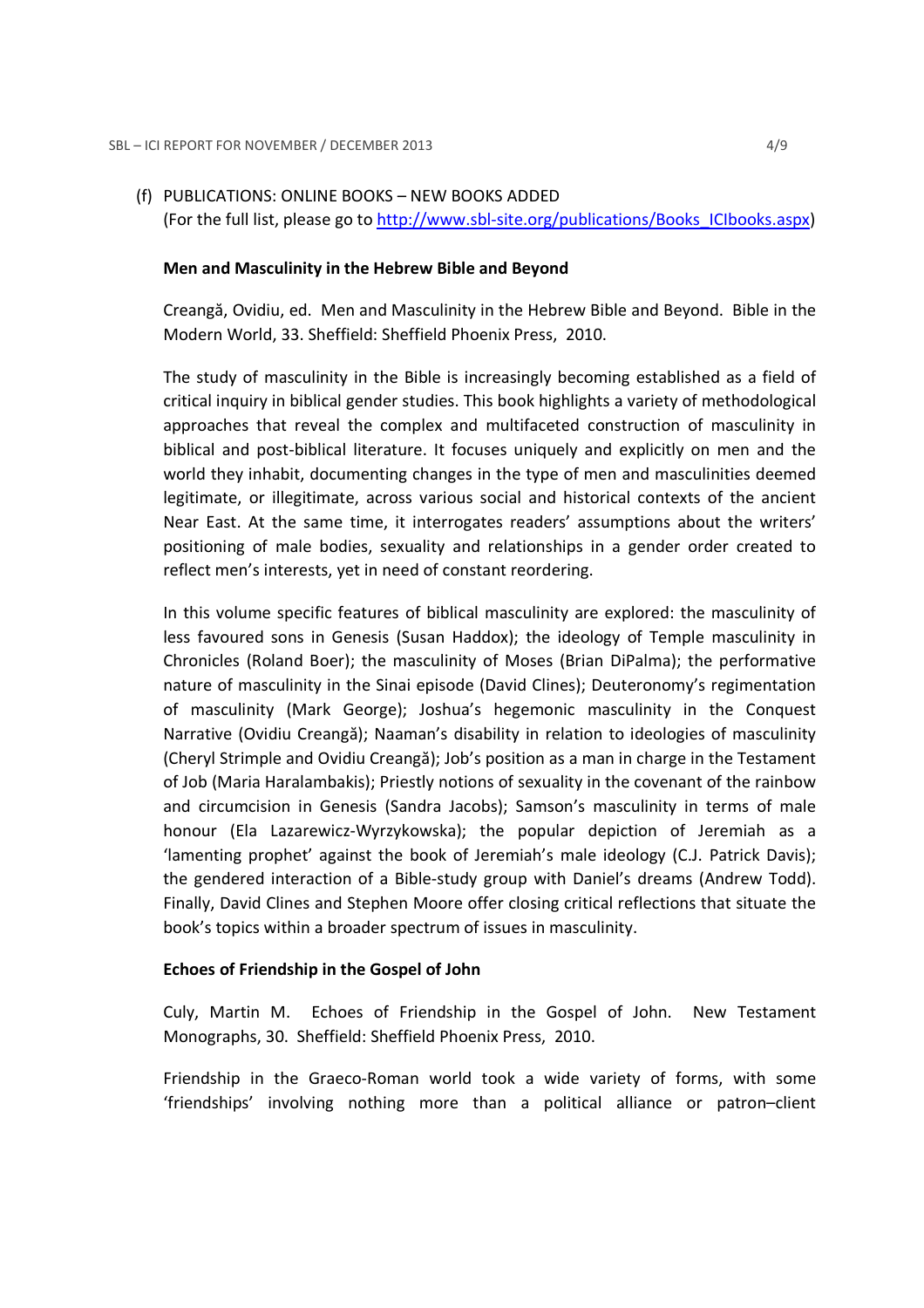relationship and others involving deep personal intimacy. When Jesus says his disciples are to be called 'friends', what type of friendship does he have in mind?

Friendship may seem a relatively insignificant motif in the Gospel of John, since the author does not explicitly set out to provide a philosophical discourse on the nature of friendship, nor does he explicitly state that the narrative is about friendship. In this study, however, Culy, having carefully examined Graeco-Roman literature on friendship, demonstrates that the language of what he calls 'ideal friendship' actually pervades the Fourth Gospel from beginning to end and serves as a primary vehicle for characterizing the relationships that are introduced in the Prologue and fleshed out throughout the course of the narrative.

Taking up the friendship motif as a tool of characterization, the Gospel of John points to a striking implication of the life, death, and resurrection of Jesus: that followers of Jesus are invited to enjoy a level of intimacy with him that can actually, and perhaps only, be compared to the level of intimacy that he enjoys with the Father. The Johannine Jesus, then, came not just to save the world but also to offer those who would follow him a relationship that Graeco-Roman philosophers only dreamed of, a relationship where all the ingredients of ideal friendship were present.

# The Future of the Biblical Past

Boer, Roland and Fernando F. Segovia. The Future of the Biblical Past. Semeia Studies, 66. Atlanta: Society of Biblical Literature, 2012.

What does global biblical studies look like in the early decades of the twenty-first century, and what new directions may be discerned? Profound shifts have taken place over the last few decades as voices from the majority of the globe have begun and continue to reshape and relativize biblical studies. With contributors from Africa, Asia, the Pacific, Europe, Latin America, the Caribbean, and North America, this volume is a truly global work, offering surveys and assessments of the current situation and suggestions for the future of biblical criticism in all corners of the world. The contributors are Yong-Sung Ahn, George Aichele, Pablo R. Andiñach, Roland Boer, Fiona Black, Philip Chia, Nancy Cardoso Pereira, Jione Havea, Israel Kamudzandu, Milena Kirova, Tat-siong Benny Liew, Monica Melancthon, Judith McKinlay, Sarojini Nadar, Jorge Pixley, Jeremy Punt, Elisabeth Schüssler Fiorenza, Fernando F. Segovia, Hanna Stenström, Vincent Wimbush, and Gosnell Yorke.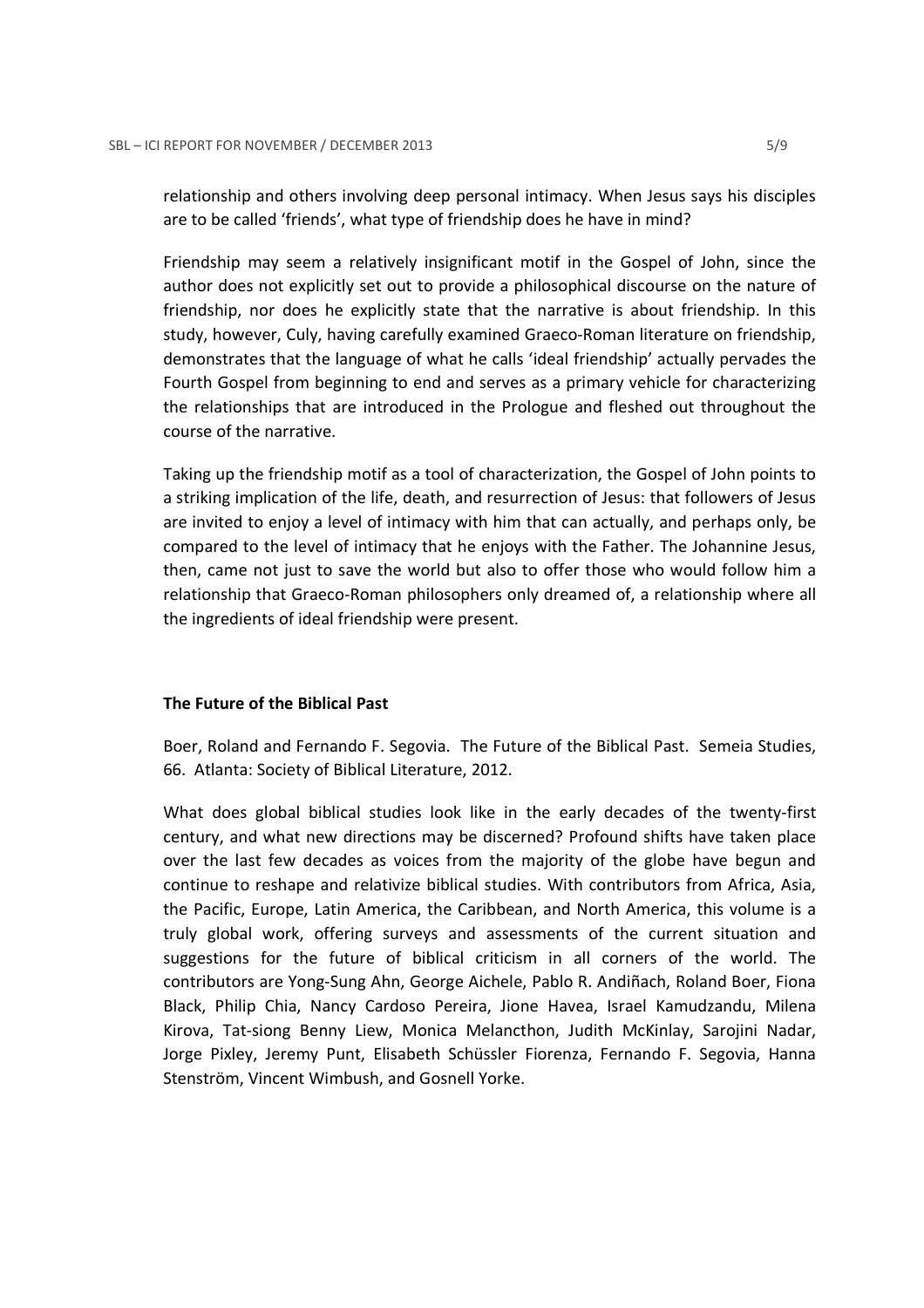#### The Hebrew Bible and Philosophy of Religion

Gericke, Jaco. The Hebrew Bible and Philosophy of Religion. Resources for Biblical Study, 70. Atlanta: Society of Biblical Literature, 2012.

This study pioneers the use of philosophy of religion in the study of the Hebrew Bible. After identifying the need for a legitimate philosophical approach to Israelite religion, the volume traces the history of interdisciplinary relations and shows how descriptive varieties of philosophy of religion can aid the clarification of the Hebrew Bible's own metaphysical, epistemological, and moral assumptions. Two new interpretative methodologies are developed and subsequently applied through an introduction to what the biblical texts took for granted about the nature of religious language, the concept of deity, the properties of Yhwh, the existence of gods, religious epistemology, and the relation between religion and morality.

# Proclus the Successor on Poetics and the Homeric Poems: Essays 5 and 6 of His Commentary on Plato's Republic

Lamberton, Robert. Proclus the Successor on Poetics and the Homeric Poems: Essays 5 and 6 of His Commentary on Plato's Republic. Writings from the Greco-Roman World, 34. Atlanta: Society of Biblical Literature, 2012.

Proclus's Commentary on Plato's Republic contains in its fifth and sixth essays the only systematic analysis of the workings of the allegorical text to reach us from polytheist antiquity. In the context of defending Homer against the criticisms leveled by Socrates in the Republic, Proclus, a late-antique polytheist thinker, provides not only a rich selection of interpretive material, but also an analysis of Homer's polysemous text whose influence can be observed in the work of the founder of modern semiotics, Charles Sanders Peirce. This first modern translation into English, with Greek text facing and limited commentary, makes it possible to appreciate the importance of Proclus in the history of both hermeneutics and semiotics.

# (g) EVENTS

The SBL maintains a significant list of events taking place anywhere in the globe. For the full list please go to http://www.sbl-site.org/meetings/events.aspx

A selection of events is listed below.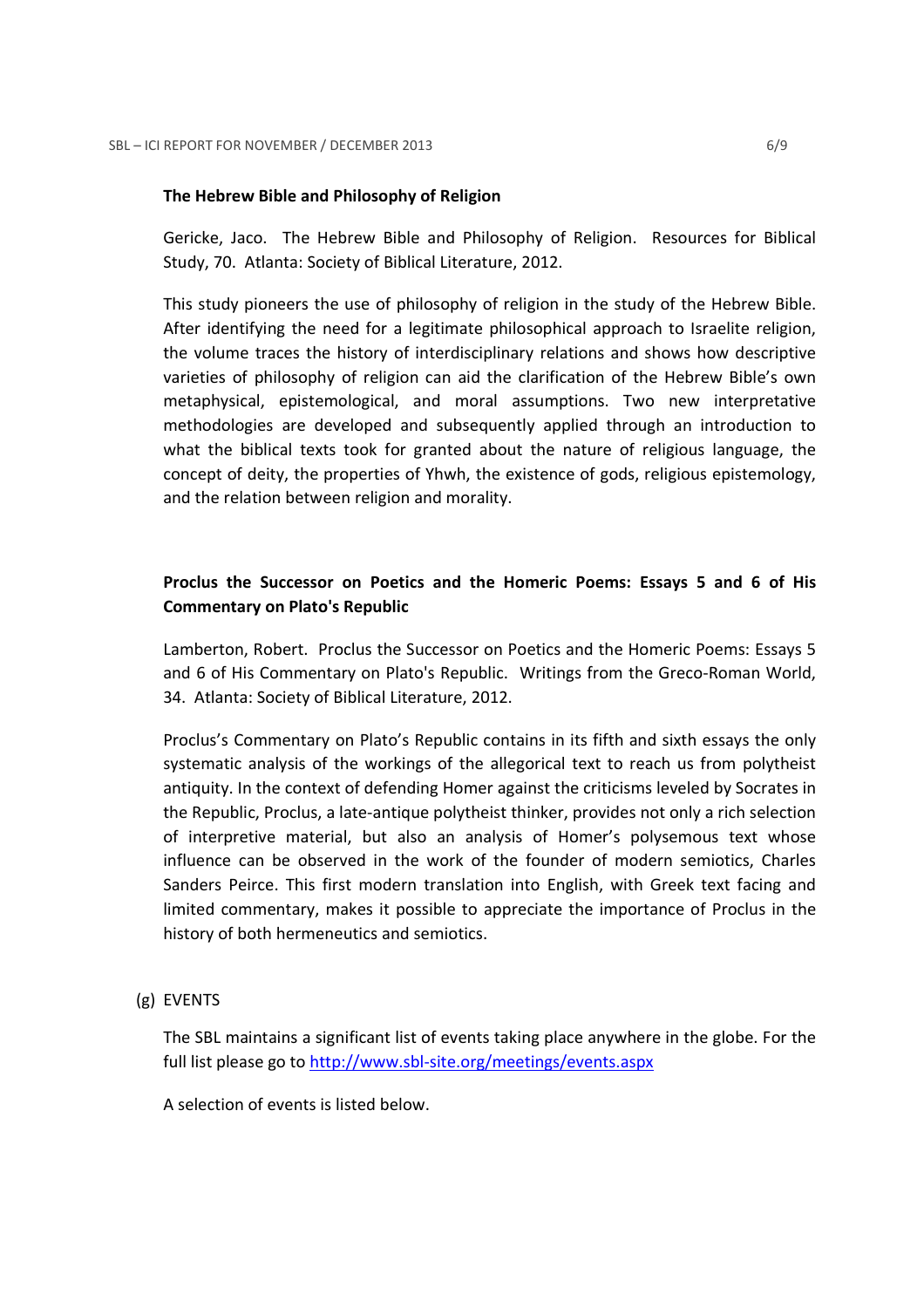Please provide information on conferences in your region, including calls for papers, to Sharon Johnson at sharon.johnson@sbl-site.org.

#### January 27-29, 2014

#### International Conference on New Research in Hebrew Language and Culture

Hosted by the New Department of Hebrew, Faculty of the Humanities, University of the Free State, Bloemfontein, South Africa

The conference will deal with a variety of topics, including: Hebrew Language and Culture in Africa; The Bible and Its Commentaries; Ancient and Modern Translations of the Bible in Africa; Linguistic Approaches to Hebrew; Comparative and Typological Approaches to Hebrew; Rabbinical Literature; Philosophical Sources in Hebrew; Comparative Study of Hebrew Language; Literature and Religion; Hebrew Language and Science; Hebrew Language and Politics; Hebrew Language and Law. Paper proposals for 25 minute talks related to the conference themes should be sent by the 15<sup>th</sup> November 2013. The primary and preferred language of the conference is English. Papers in Hebrew may be accepted provided that the full text in English is supplied for conference participants. Abstracts [in English or Hebrew] should be emailed to Dr. Gudrun Lier gelier@uj.ac.za.

Conference organizers:

Prof. Cynthia L. Miller-Naudé, University of the Free State (millercl@ufs.ac.za) Prof. Jacobus A. Naudé, University of the Free State (naudej@ufs.ac.za) Dr. Gudrun Eli Lier, University of Johannesburg (gelier@uj.ac.za) Prof. Yosef Rivlin, Bar-Ilan University (joseph.rivlin@biu.ac.il)

# January 30 – February 1, 2014 Exploring New Frontiers for Post-western Biblical Studies

The Biblical Studies Department of the United Theological College, Bangalore, India, is organizing Bible Darshan, an International Conference from January 30-Feb.1, 2014, in Bangalore, India on the theme: Exploring New Frontiers for Post-western Biblical Studies Coordinator: Dr. Dexter S. Maben (utcbibledarshan@gmail.com)

#### June 22-25, 2014

Meeting of Society of Asian Biblical Studies (SABS)

The next meeting of the SABS will be held from the 22nd to the 25th of June 2014 (arrival 22nd and departure 26th) in Chiang Mai, Thailand. The meeting is jointly hosted by the Church of Christ in Thailand and the McGilvary College of Divinity, Payap University. The theme of the conference is "Violence in the Human and Earth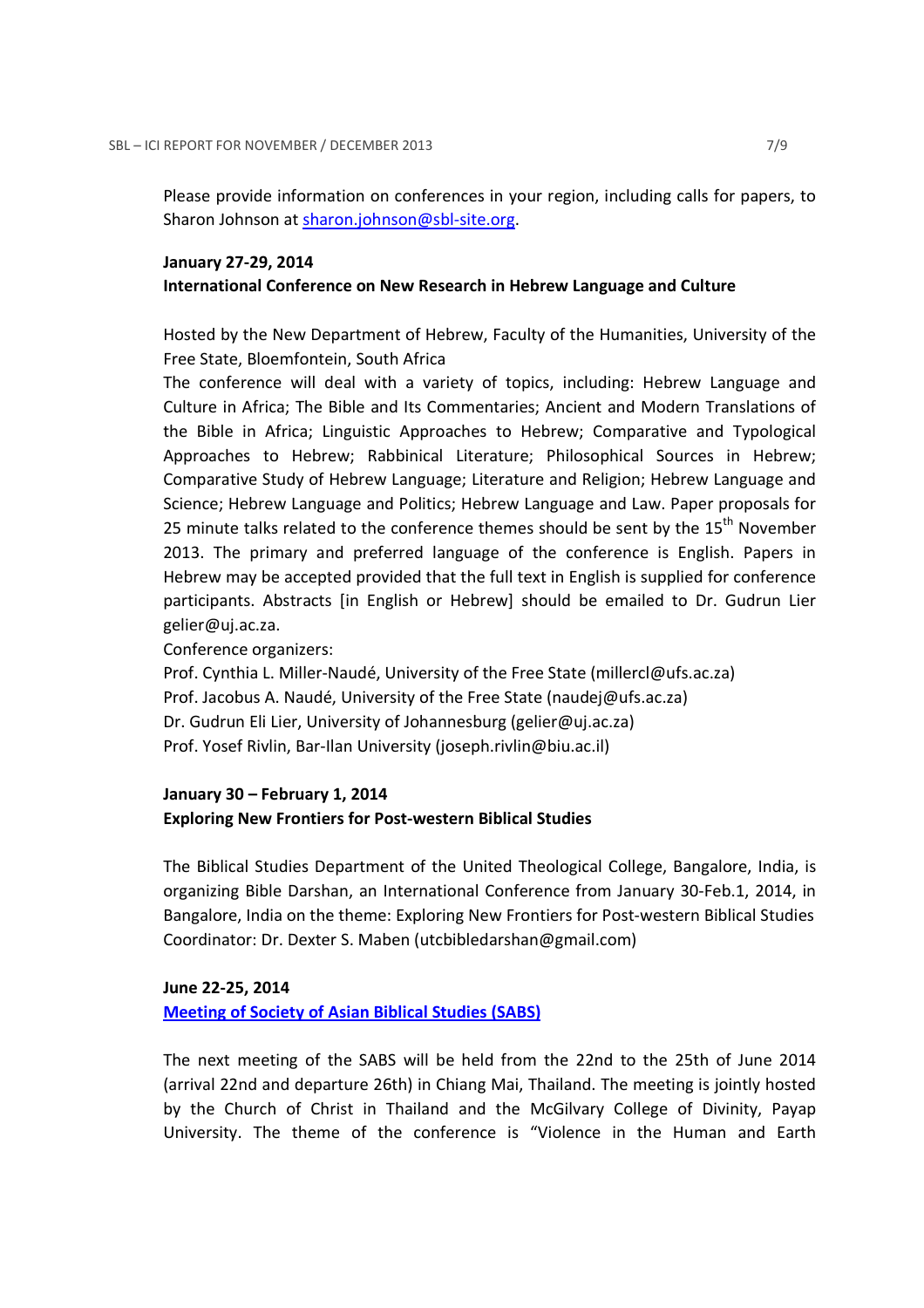Community—Asian Biblical Response." For more information regarding this conference go to http://www.sabs-site.com/. Please write to the Secretary for any queries.

# July 6-10, 2014 SBL International Meeting & European Association of Biblical Studies Meeting

To be held in Vienna. Call for papers is presently open and is closing on February 5, 2014.

# (h) NEW FREE FONT – SBL BibLit

The Society of Biblical Literature is pleased to announce the newest font in the SBL fonts series, SBL BibLit. This font contains Latin, Greek, and Hebrew characters, including the characters suitable for the transliteration of Ancient Near Eastern and Mediterranean languages. When combined with appropriate software keyboards, SBL BibLit allows for the use of one font for all biblical languages. For more information, please go to http://www.sbl-site.org/assets/pdfs/2013FontAnnouncement.pdf

# (i) PLEASE PASS THE INFORMATION.

It is surprising that we continue to have correspondence from scholars in ICI countries that are just learning about the ICI programs. Please share this newsletter with your colleagues and students and become a liaison for your institution and SBL. Your advocacy for ICI strengthens biblical studies as a discipline and builds relationships in the global community.

# (j) CHANGE OF GUARD

During the past six years the name of Ehud ben Zvi was synonymous with the ICI and particularly this newsletter. He led this initiative from the beginning and served as chair during the past six years. Ehud decided to retire from this position, although he will remain a member of the ICI executive (ex officio as co-editor of ANEM). It was decided that Louis Jonker (Stellenbosch, South Africa) will lead the initiative further as chair of the ICI executive. Louis has been involved in the ICI since its first consultation during the Vienna ISBL in 2007, and has served as co-general editor of IVBS since 2008. He is stepping down from that role, and Jione Havea will take that position in IVBS.

We thank Ehud ben Zvi for his tireless efforts to foster biblical scholarship globally, and his hard work in the ICI. We will still count on his wisdom and support in coming years!